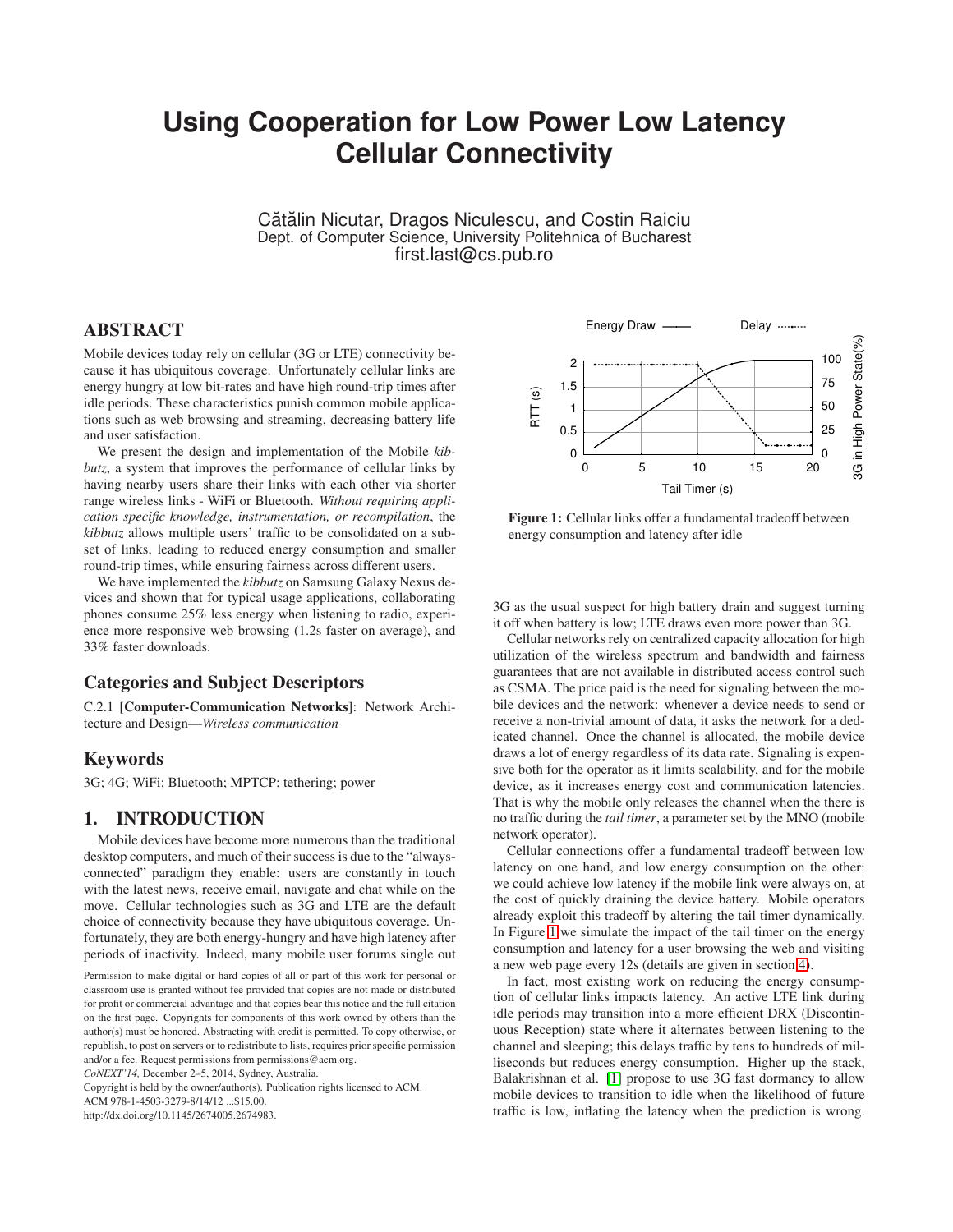

<span id="page-1-1"></span><span id="page-1-0"></span>**Figure 2:** Power consumption of a Galaxy Nexus phone generating traffic at various rates over different wireless interfaces: a) LTE power consumption b) 3G power consumption c) WiFi power consumption d) Bluetooth power consumption e) Receiving efficiency compared: at 150Kbps 3G is 4x worse than WiFi or BT, at 15Mbps LTE is 2.2x worse than WiFi.

Finally, other approaches use application knowledge and explicitly delay traffic to reduce the number of costly energy tails [\[2\]](#page-10-1).

In this paper we ask the question of how latency and energy consumption can be reduced simultaneously for cellular links. To find a solution, we leverage the key observation that cellular links are only energy efficient when idle or fully-loaded, because lightly loaded links consume just as much power as fully loaded ones. A good solution should try to move these links into one of these two states. Reduced latency will come as a side effect, because traffic will travel mostly "active" links.

Our solution targets groups of nearby devices, rather than individual ones, and it aims to **consolidate cellular traffic onto as few cellular links as possible**, striving to keep a few devices' links fully utilized, and the rest of the links completely idle. In many formal or informal user communities, there are ample opportunities to share connections [\[3\]](#page-10-2).

Our solution, the Mobile *kibbutz*, enables nearby mobile devices to dynamically share their cellular connections with each other via WiFi or Bluetooth links in a secure and fair manner. When a mobile device uses its cellular link for its own purposes, it also forwards traffic for its neighbors connected via local links. Measurement results show that the added cost of forwarding and of the local links is significantly smaller than the cost of enabling the cellular link of all the devices, so the aggregate energy consumption is smaller.

There have been many previous works proposing connection sharing, including [\[4,](#page-10-3) [5,](#page-10-4) [6,](#page-10-5) [7,](#page-10-6) [8,](#page-10-7) [9\]](#page-10-8), and mobile operating systems are enabled by default with the ability to "tether" traffic. Most of these works focus on bandwidth or minutes sharing, is manually enabled by the user and static. The *kibbutz* also uses tethering, and its novelty is in addressing the key problems related to reducing energy consumption on mobile phones via collaboration:

- Is application agnostic, and the first work that breaks the aforementioned power-RTT tradeoff.
- Provides an algorithm that allows dynamic and continuous changing of roles (multiple times per minute), to ensure that all the devices gain from collaborating.
- Can shift traffic onto different paths seamlessly by using an optimized version of Multipath TCPs.
- Includes accounting mechanisms that ensure users are only billed for their own traffic, and a tit-for-tat mechanism that ensures fairness in energy consumption.

We have implemented and tested the *kibbutz* both in simulation and on Android devices. Our experiments show that the *kibbutz* is very robust, fair, and offers benefits for a wide range of traffic pat<span id="page-1-4"></span><span id="page-1-3"></span><span id="page-1-2"></span>terns. Android tests shows that unmodified applications can benefit greatly from the *kibbutz*: two devices listening to (different) online radio streams with the *kibbutz* leads to 25% less energy consumption; typical web searches are 1.2s faster on average, and 4s faster in the 90'th percentile; downloading mobile apps takes 30% shorter.

# **2. MOBILE NETWORKING TODAY**

We begin by discussing the basic properties of radio technologies available on mobile devices today (cellular, WiFi and Bluetooth), attempting to understand how they cater for the traffic patterns of common applications.

Cellular connectivity such as 3G and LTE is widely available geographically, being the default choice for devices. Cellular power consumption depends on the state of the connected link: when the link is idle, its power consumption is close to zero. When the device has to transmit or receive a single typically-sized packet (e.g. 1KB), it will transition into a high power state. The transition takes seconds and is expensive energetically because of signaling with the base station. To amortize its cost across many packets, the solution used in practice is for the mobile device to remain in the high-power state for a predefined amount of time after the last packet has been sent (5-10 seconds, depending on the operator). When very little traffic is sent, this tail wastes precious energy, draining batteries. This behavior is widely studied in recent literature [\[2,](#page-10-1) [10,](#page-10-9) [1,](#page-10-0) [11\]](#page-10-10), and also visible in our own experiments (see Figure [9](#page-8-0) left, labeled 'Stand alone'). Any relevant transfers are performed in the high power state (called DCH in 3G, and CONNECTED in LTE).

In our **3G tests**, the transition to DCH state takes about 2.3s up, and 7.3s down for one operator. The sum of these values seems to vary slightly with time of the day, but stays roughly in the 5s-10s region. This behavior has two critical implications for interactive traffic. First, after a silence, a mobile using 3G will have to wait the 2.3s setup time before sending *any* traffic, and second, waste about 3J of energy to wind down. In addition, any amount of traffic with a period of less than 5-7s will keep the radio in the high power state, regardless of the actual transfer rate. In fact, 3G power consumption tends to have a flat response to increasing traffic. Beyond a certain inter-arrival rate, the 3G interface remains in the high power state, and variations in consumption depend only on the cost of moving data through the stack, as confirmed by measurements in Figure [2\(b\).](#page-1-0)

**LTE networks** behave similarly (Figure [2\(a\)\)](#page-1-1). There are quantitative differences, though: total power consumption is higher, on the order of 1.0-2.5W, while the setup time is a bit smaller, between 0.2s-0.5s for the MNO (Mobile Network Operator) we have tested. We found that DRX is used both in RRC (Radio Resource Con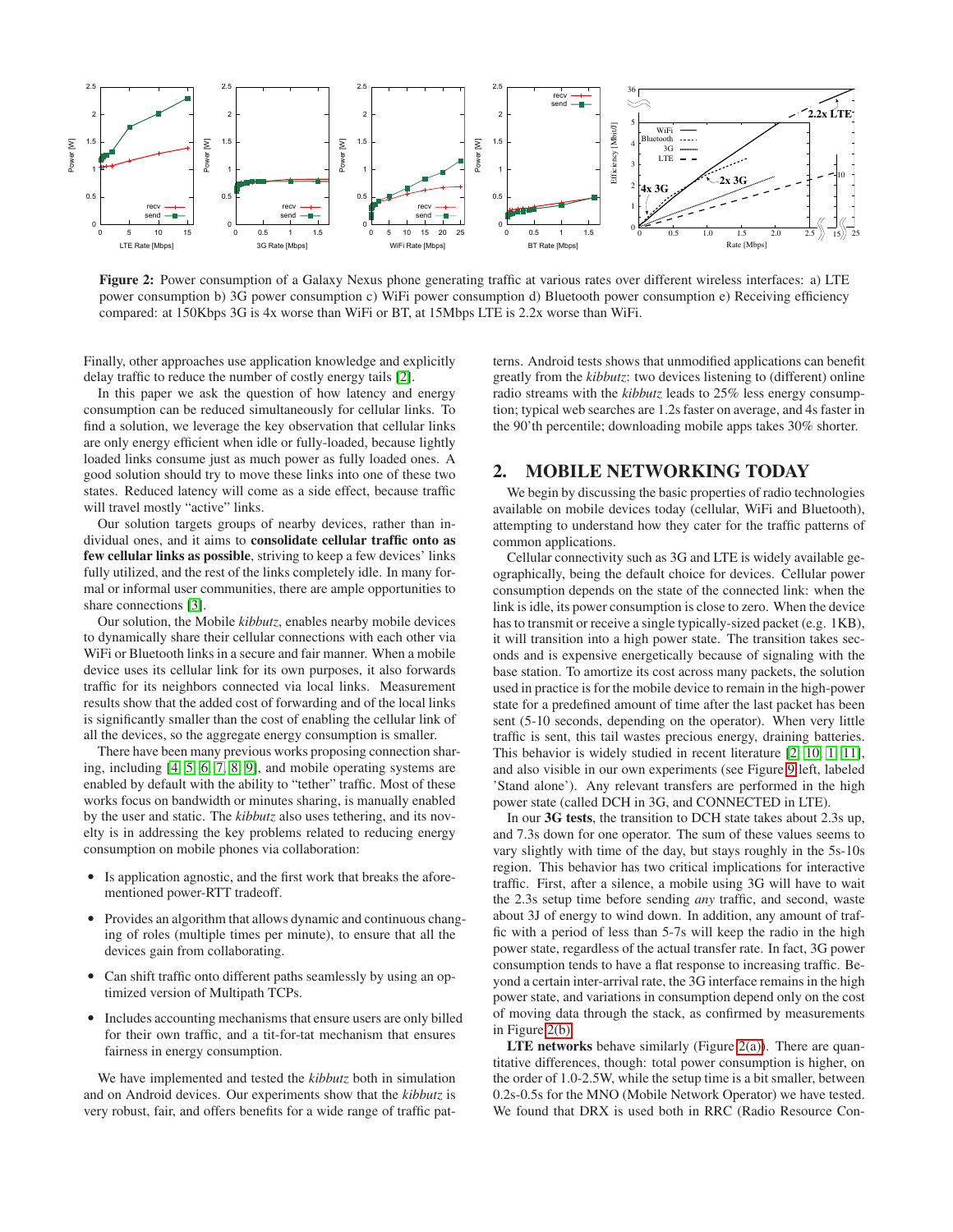nected), and in IDLE states, with a 1ms short timer. Other authors report similar findings [\[11,](#page-10-10) [1\]](#page-10-0).

**WiFi links** offer better throughput than their cellular counterparts, but their coverage is patchy. Most phones use the 802.11 power save mode permanently in order to power down the interface when little traffic is to be transferred, making WiFi power consumption proportional to the traffic rate. In Figure  $2(c)$ , we plot the power consumption for different rates, and it is mostly linear for rates above 200Kbps. Part of the linearity of the curve is given by the cost of the software stack, as was recently shown in [\[12\]](#page-10-11).

**Bluetooth links** (3.0 in our phones) are only available at a few meters and provide 2Mbps in our tests. On the other hand, Bluetooth power consumption curve is linear with the throughput achieved  $(Figure 2(d)).$  $(Figure 2(d)).$  $(Figure 2(d)).$ 

To emphasize the difference in power consumption patterns between the four radios, in Fig. [2\(e\)](#page-1-4) we recast the measured data to show the efficiency measured in Mbit/J. The efficiency does increase for all three technologies due to amortization. For 3G the tail end gets used better with increasing traffic, when more bits are handled with the same cost. For Bluetooth and WiFi, powering the circuitry takes proportionally more than the software stack - in Figures [2\(c\)](#page-1-2) and [2\(d\)](#page-1-3) the line doesn't actually pass through 0. Note that at lower rates, the efficiency of 3G is much worse, due to the long inactivity timer in the DCH and FACH states. Beyond 750Kbps WiFi is more efficient than Bluetooth.

**Mobile applications** fall in two broad classes. Background apps synchronize periodically with servers, have low rates and waste energy because of the tail timer. Optimizing energy consumption for such apps has been an active research area, with quite a few solutions proposed [\[13,](#page-10-12) [14,](#page-11-0) [2,](#page-10-1) [10,](#page-10-9) [1\]](#page-10-0).

Interactive applications can be loosely characterized in other three classes: streaming (VOIP, radio, online gaming, video streaming), web browsing and app downloads.

Streaming apps utilize cellular links inefficiently: they consume little bandwidth (tens to hundreds of Kbps) and have large packet inter-arrival times. Web browsing works in a user-driven closedloop: a burst of traffic downloading a page triggers a costly energy tail, followed by a relatively short period of silence that allows the radio to go idle. When the next burst arrives, it has to wait for a state transition. Finally, app downloads utilize the full speed of the cellular interface for brief periods. Here, higher download speeds are preferable, but users are limited by the cellular capacity.

Running these apps over cellular links leads to high energy costs and poor overall performance. Ideally, we would like to run all these applications over WiFi-like links that offer energy proportionality and high speeds, but such links are not available all the time.

## <span id="page-2-1"></span>**3. THE MOBILE KIBBUTZ**

The key insights from our measurements are that:

- Cellular links offer good interactive experience only when in the high-power state. In this state they draw (roughly) the same power regardless of the traffic load.
- Many mobile applications such as web radio, or web browsing under-utilize cellular links most of the time.
- WiFi and Bluetooth links offer power-proportionality and low delays.

Our goal is to achieve low energy consumption, low RTTs, and fair privacy aware sharing of cellular links, all while maintaining

<span id="page-2-0"></span>

**Figure 3:** The mobile kibbutz consolidates traffic onto a single link, reducing energy consumption and delay at the same time. Energy consumed by traffic is shown as red and black bars, and wasted energy in gray.

the TCP socket interface to existing applications. To the best of our knowledge, there are no solutions that achieve this goal today.

All existing work on optimizing energy consumption for cellular links trades latency for energy efficiency by *adaptively reducing the tail timer* or *clustering packets in time by delaying some of them*. The first solution works reasonably well for background applications, but it is not applicable to applications that send at low data rates (e.g. radio, streaming). The second solution requires application changes, and only applies to delay-tolerant apps. Even PHY-layer solutions such as LTE's DRX use the same tradeoff, decreasing energy consumption for increased delay.

Our solution is based on the observation that, in most cases, mobile users roam in dense areas where many other mobile users are around (public spaces, transport, office, home). We propose to join nearby mobile devices into a Mobile *kibbutz*, which allows devices to use each other's cellular connection by forwarding traffic along cheaper WiFi or Bluetooth links. By joining the *kibbutz*, devices can dynamically share their cellular connections with the rest of their group for an advertised period. While the advertisement is valid, neighboring devices have a choice between using their own link or the shared link for sending or receiving traffic.

The *kibbutz* allows devices to **consolidate their traffic onto one or a few cellular links**, reducing both energy consumption and delay across all devices. Consolidation brings cellular links closer to the their optimal operating point: one link will be highly loaded while others will be idle. Intuitively, the *kibbutz* saves energy because: a) local links are power proportional and b) the added energy cost of forwarding data on behalf of others is very small compared to the cost of using the cellular link.

The concept is presented in Figure [3.](#page-2-0) The black user is listening to Internet radio, while the red user is browsing the web. In isolation, both users keep their cellular links busy most of the time (Fig. [3.](#page-2-0)a), despite the low data rate. In addition, the red user experiences high delays when accessing every single page because his link must transition from idle to the connected state. By consolidating traffic onto a single link we can leave the other link IDLE all the time; this reduces the total energy consumption to approximately half. Additionally, the red user's delay decreases because state transitions are unnecessary most of the time.

Users may leave a *kibbutz* when mobile: we must ensure that connections are not disrupted in such cases. To this end, the mobile devices use MPTCP to dynamically steer traffic over one or a subset of available links. In effect, the *kibbutz pools together cellular links*, enabling many optimization avenues. In the rest of this section we describe in detail the operation of the mobile *kibbutz*.

#### **3.1 Basic Operation**

To use the mobile *kibbutz*, a device will automatically connect to other nearby devices. There are a number of technologies that can be used for this purpose: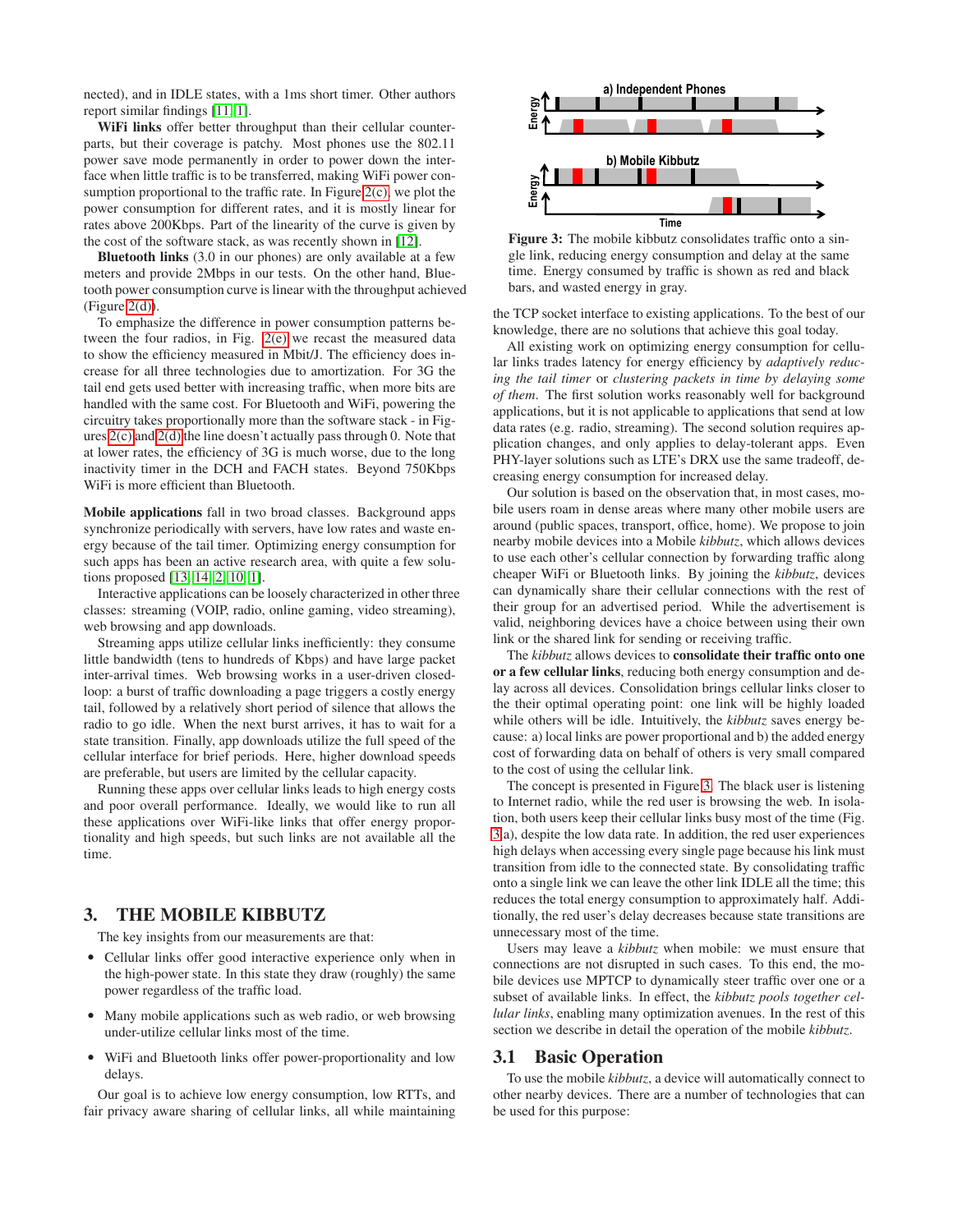- **Bluetooth** is the most energy efficient but it only supports pointto-point connections, so it will be difficult to create large groups of devices because of the sheer number of connections required. Additionally, Bluetooth has relatively low speeds (2Mbps in our tests).
- **WiFi hotspot** mode (or WiFi direct) is when one device acts as the access point, and the other as client. This mode is widely supported and offers high speeds. On the downside the setup is asymmetric as the access point will consume more power (200mW on the Galaxy Nexus).
- **WiFi Ad-Hoc** is our favorite technology because it allows true peer-to-peer operation and high speeds; unfortunately support for Ad-Hoc is being phased out of mobile WiFi drivers.
- **LTE Direct** [\[15\]](#page-11-1) is an emerging technology that uses the LTE band for energy-efficient device-to-device communication and discovery. LTE Direct appears very promising for our purposes but is not yet available.

The mechanisms needed to automatically join a *kibbutz* depend on the local link. WiFi ad-hoc is easiest: a device willing to share a link will send broadcast messages that prospective clients can hear and respond to. For WiFi hotspot mode, a device willing to share its cellular link will become an access point using some predefined SSID. To join the *kibbutz*, prospective clients will simply associate to this AP. Finally, BT devices will set their device names to some predefined values, and devices willing to enter the *kibbutz* will search for other devices and allow themselves to be discovered; unsafe pairing can be done automatically, without requiring user input.

**Advertisements.** Once the device is connected to a *kibbutz*, it can share its cellular connection with other devices. One simple option is to always share the connection, but this may quickly drain the device's battery. A better option is to share the link only when it is already in the high power state: this way the additional energy consumed to forward the neighbor's traffic is very small and the traffic will experience low delays. Device A will advertise its link when one of its own packets leaves the interface and the interface is not already shared. A's advertisement includes an expiration time  $t$  that tells peers when to stop forwarding traffic via  $A$ .

The choice of t affects the performance of the *kibbutz*; smaller t leads to more signaling required for advertisements, and it could also lead to frequent switches of traffic between devices, thus negating the energy savings the *kibbutz* can bring. That is why we use an advertisement period equal to the tail timer of the mobile operator – the largest value that guarantees the link will always be in the high power state when used by peers. Sharing an IDLE link would be bad: it costs a state transition and provides increased delay.

The default advertisement algorithm can lead to unfairness: in many cases the whole *kibbutz* will end up using a single device's link. Additionally, it is very easy for a device to leech on other devices' resources, undermining the *kibbutz*. To incentivize devices to share their links we adopt a simple tit-for-tat algorithm: each device keeps a counter for each neighbor indicating the number of times it will allow the neighbor to use its link without the neighbor reciprocating. The counter is decreased when the neighbor first uses the link during an advertisement period, and increased when the device uses one of the neighbor's advertisements. When the counter reaches zero, the link is no longer advertised.

The initial value of the counter must be positive and is a parameter of the algorithm. Larger values are more energy efficient as they reduce the need to switch between links; at the same time they can create short-term unfairness in link usage. We explore this tradeoff in simulation in Section [4.](#page-4-0)

**Traffic Optimization.** Each device keeps a list of received advertisements that it can use to optimize different goals as follows:

- **Save Energy:** devices will always send traffic via advertised links; they will only use their own link when no other links are available. This is the default strategy.
- **Maximize Bandwidth:** devices will use all advertised links as well as their own in a bid to maximize their throughput.
- **Minimize RTT:** the Save Energy strategy will also reduce the RTT because advertised links are by design in the high power state which gives small round-trip times. However, the horizontal link used to reach the neighbor also adds precious milliseconds to the round-trip time; devices wanting the absolute smallest RTT might prefer their own link in the DCH state to advertised links.

When device  $A$  wishes to use neighbor  $B$ 's link it will simply route packets via the "local" link to B. B will receive packets on the local link, change their source address and port (i.e. NAT) and place them onto its cellular link. Return traffic reaching B will go through the (reverse) NAT and then will be forwarded to A. In effect  $B$  is acting like a mobile hotspot for  $A$  - and this is already supported out of the box by most mobile platforms.

New TCP connections will work seamlessly over the new link, without the applications needing to know which link their traffic is taking. As long as these connections finish before the advertisement period ends, everything is great.

However, connections that last longer than the advertisement period will simply be terminated, as they are bound to the IP address of the advertised cellular link. This is a fundamental limitation of TCP: once a connection is created, it is bound to the addresses of the endpoints. Change the addresses and the connection will just die. As 97% mobile traffic runs over TCP [\[16\]](#page-11-2) and many connections are long-lived, this limitation severely restricts the utility of the *kibbutz*.

**Multipath TCP.** To take full advantage of the *kibbutz* we use the newly standardized MPTCP protocol [\[17\]](#page-11-3). It is an evolution of TCP that allows unmodified applications to use multiple paths in the network through a single transport connection. MPTCP connections are composed of one or many subflows that appear like a single TCP socket to the applications. By default, MPTCP will use all available subflows to send data, favoring connections that have lower loss rates [\[18\]](#page-11-4). *With MPTCP, endpoints can add and remove subflows at any point during the lifetime of a connection*. Using this feature we can redirect any connection to use the cellular or neighboring links by adding new subflows. To force the connection's packets via the new subflow there are two options: we can close the cellular subflow, forcing the remote end to use the new subflow, or announce the remote-end that the direct subflow has lower priority. We use the second option because it avoids repeated setup and tear-down of subflows over the device's cellular link. By default, all direct subflows are marked as low priority; subflows routed via neighbors are marked differently depending on the optimization goal.

In the energy saving profile, neighbor subflows are marked as normal priority, thus all traffic will prefer them to own 3G links; these will only be used when all the neighbor links experience repeated timeouts.

In the bandwidth and RTT profiles all subflows will be marked low priority, and transition between the two modes is done auto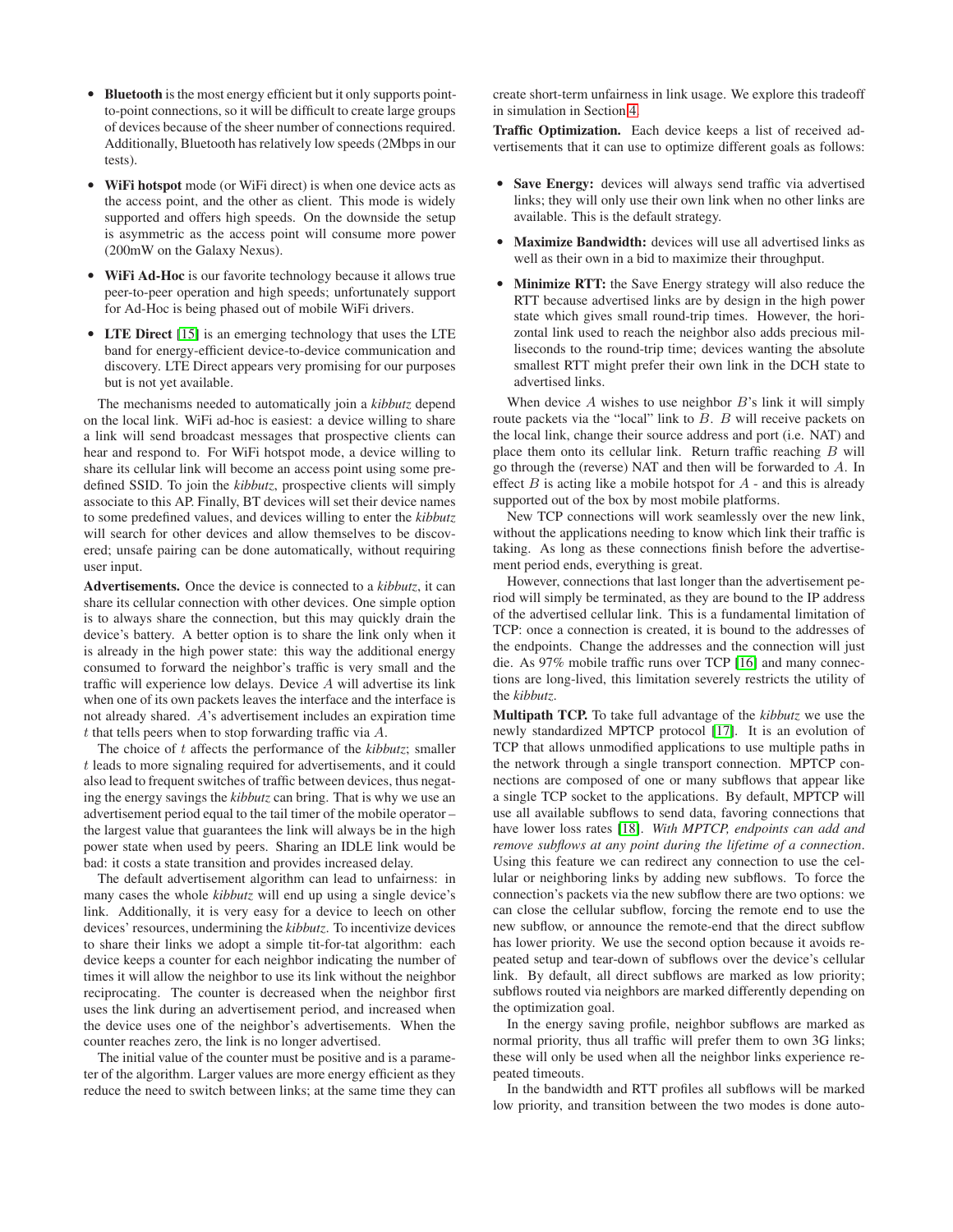matically: if the application generates enough traffic all subflows will be used thus maximizing bandwidth; otherwise, the MPTCP scheduler will send the packets via the available subflow with the smallest RTT.

#### **3.2 Robustness**

All devices prioritize their own traffic over that of the neighbors to ensure good user experience. Implementing prioritization for uplink traffic is straightforward by using priority queuing; on the downlink the *kibbutz* provider (see below) prioritizes direct traffic.

Consolidating many users' traffic onto a single cellular link may exceed the capacity of that link. The MPTCP priority mechanism will always prefer a congested *kibbutz* link to the direct link, but this may result in poor performance.

Another issue appears when the forwarding device moves out of range, affecting the experience of the devices relying on it for connectivity at that time.

To address both these issues we have optimized the MPTCP path selection algorithm for the *kibbutz*: if a high priority subflow delivers insufficient performance (determined by examining the *ssthresh* variable and the number of timeouts currently experienced), the mobile starts using its own low-priority cellular link - in effect it switches temporarily into bandwidth mode - until the *kibbutz* peer link recovers.

### **3.3 Deployment Considerations**

To deploy the *kibbutz*, mobiles need to install a client app and an MPTCP enabled kernel. Our *kibbutz* implementation presented in Section [5](#page-6-0) uses Android 4.1.2 and 3.0.5 kernel with MPTCP.

As MPTCP is not widely deployed yet, most servers do not support it, thus we need an MPTCP proxy that speaks MPTCP to the mobiles and regular TCP to the rest of the Internet [\[19\]](#page-11-5). The proxy can be a standard Linux box running MPTCP. The service is supported by a *kibbutz* **provider**, usually the MNO, where users are already registered using a unique identifier such as their SIM number. The *kibbutz* provider deploys a proxy in the wired domain, and the *kibbutz* client is pre-configured to route traffic via this server. As the *kibbutz* groups potentially mistrusting users, the provider handles security and bandwidth accounting.

## **3.4 Security and Bandwidth Accounting**

The *kibbutz* routes traffic via untrusted neighbors and it opens new avenues of attack: the neighbors can violate privacy by reading the traffic, can impersonate a server or insert/change/delete content arbitrarily by modifying traffic. Therefore, all traffic routed via neighbors may be encrypted. Another concern relates to providing user incentives to sharing their link: obviously, a user must not pay for traffic forwarded on behalf of another user. Previous work proposes to use digital coins for this purpose [\[5\]](#page-10-4), as it targets the case where the users have different cellular providers. Our focus is on enabling the *kibbutz* for users of the same operator, and the solution is much simpler: all we have to do is ensure that the operator can properly account for traffic sent by each mobile directly or via neighbors, and traffic forwarded on behalf of other mobiles.

A *kibbutz* user sharing its link effectively acts as a hotspot for the other *kibbutz* users, offloading traffic from their cellular links. We can thus address both concerns above by leveraging existing solutions to offload data from 3G/LTE to WiFi, which are popular with MNOs because they improve capacity and reduce cost. Such solutions encrypt traffic and enable MNO accounting.

Mobile offloading allows the operator to remain in charge of the authentication, encryption, and accounting of the subscriber's traffic [\[20\]](#page-11-6). The Extensible Authentication Protocol (EAP) is used to authenticate the mobile device via the WiFi hotspot which relays

this information to the relevant MNO servers. The *kibbutz* partner acts as an offloading point from the point of view of the mobile, as the EAP conversation is performed over the partner's own 3G link. Once the authentication process is completed, the *kibbutz* partner knows whether to allow the traffic through or not. The key resulting from the authentication exchange is then used by the mobile device to establish an IPSec tunnel that is terminated in the operator's network. All other policy and charging functions are reused from the existing core. Note that MNOs already have all the equipment required to support mobile data offloading, and mobile devices support the required technologies out of the box. The only downside of such offloading is that encryption is done in software.

One alternative that avoids the overhead of software-based encryption is proposed by the Swedish startup AnyFi [\[21\]](#page-11-7). It allows a WiFi device authenticate against its home network even when away from home, by tunneling the authentication, association, and encrypted data through local access, through WiFi in IP encapsulation. This does not require any changes on the mobiles, but requires AnyFi support on the home APs(a back-end) and foreign APs(a front-end). AnyFi is being considered by many MNOs  $<sup>1</sup>$  $<sup>1</sup>$  $<sup>1</sup>$  for mo-</sup> bile data offloading as it has the advantage of using the hardware AES present in any WiFi card, and it simplifies authentication for both the user and the network. Adapting this architecture for the *kibbutz* entails only running an AnyFi front-end on the phone that accepts to encapsulate and route traffic from other *kibbutz* peers on its 3G/4G uplink. AnyFi can also be easily extended to tunnel Bluetooth instead, thus enabling secure Bluetooth links.

## <span id="page-4-0"></span>**4. SIMULATION ANALYSIS**

In this section we use simulation to understand the basic properties of the *kibbutz* across parameters that cannot be easily controlled in practice. We show experimentally in Section [6](#page-7-0) that these benefits can be obtained on real devices.

We have implemented a discrete-time simulator that services scheduled traffic requests from devices. To model 3G power consumption the simulator tracks whether a device is in the high power state, and the tail timer is given as input. Cellular link speed is set to 2Mbps. RTT is measured for each traffic request; it is set to 2s if the device must transition to the high power state, otherwise it is set to [2](#page-4-2)00ms<sup>2</sup>. Finally, the simulator assumes the local links are perfect, having zero delay and infinite bandwidth (BT and WiFi are mostly negligible compared with 3G). The simulator also implements the tit-for-tat algorithm and sets initial counter to five slots.

We have modeled three application classes: streaming models audio and video streaming apps that send traffic every second thus keeping the cellular link up all the time; web browsing is modeled using randomized inter-arrival time with an average of 13s (value chosen by profiling our own browsing habits on mobiles); background traffic such as podcasts, or email and was similarly modeled with an average of 30s.

**Energy Savings.** To understand the possible benefits of the *kibbutz*, we varied the number of devices and ran the three app types described above. In Figure [4\(a\)](#page-5-0) we show the expected energy savings from a *kibbutz*; the numbers given represent the percentage of time the 3G interface stays in the high power state. The best we can hope for is the power to decrease inversely proportional to the number of devices.

<sup>&</sup>lt;sup>1</sup> private conversations with MNO engineers

<span id="page-4-2"></span><span id="page-4-1"></span><sup>2</sup>RTT for our 3G MNO varies, sometimes wildly, between 85ms and 900ms depending on time of day, user speed, and cell population.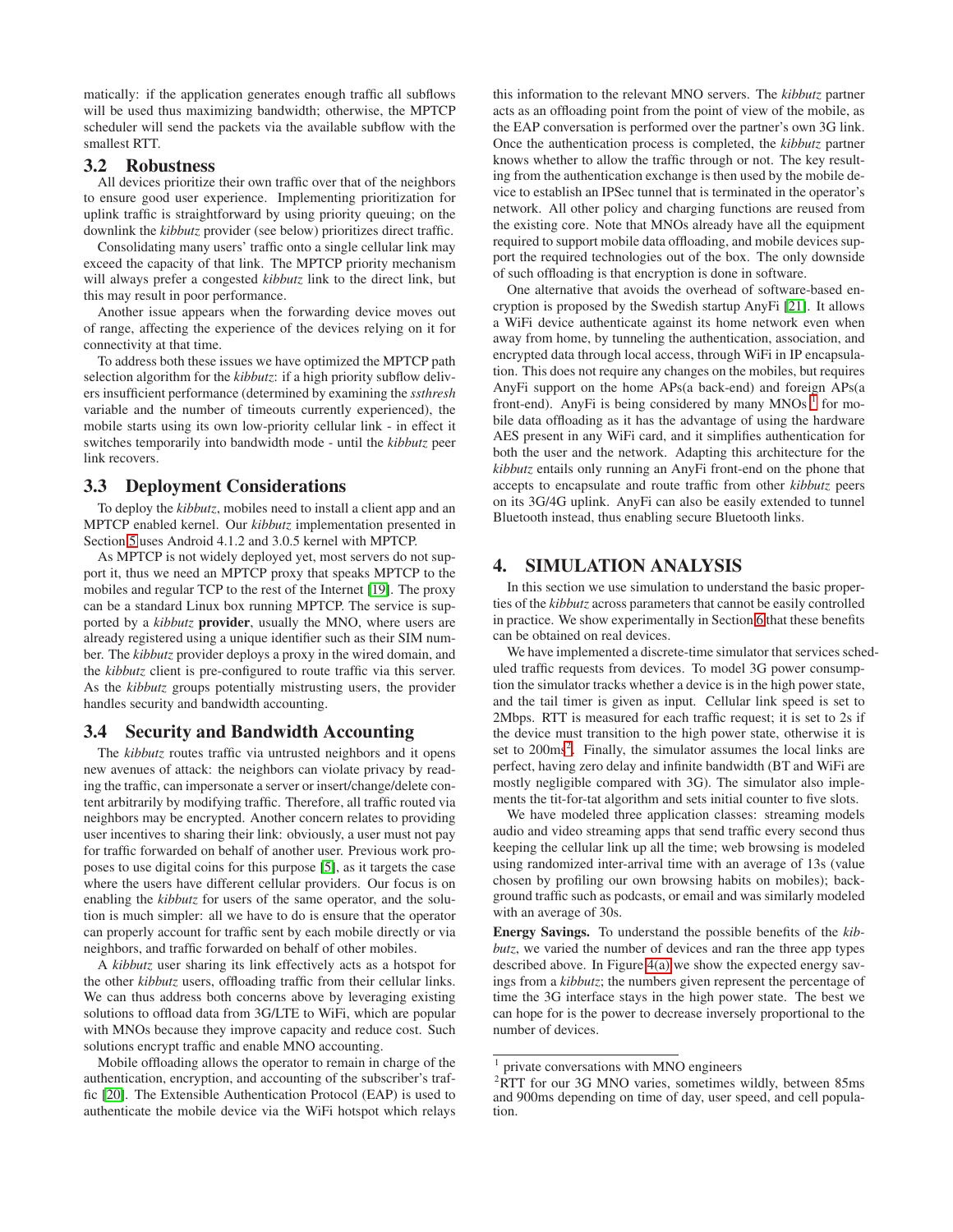<span id="page-5-3"></span><span id="page-5-0"></span>

**Figure 4:** Simulation results for the mobile *kibbutz* with varying number of devices and three classes of applications.

Streaming keeps the radio up all the time if a single device is playing; if two devices are playing in a *kibbutz*, they will each save around 45% of the 3G energy. As more devices join the *kibbutz*, the benefits increase as expected. A similar curve is seen for web traffic; here the baseline is at around 80%, because the radio manages to sleep a little in between two pages. We observe that for these two applications even small numbers of devices make a big difference to power consumption. The story is different for background traffic; here the baseline consumption is only 30%, and it drops more slowly; with three devices it stays at 24%.

How many devices is it feasible to have in a *kibbutz*? Assuming the device density is high enough, the local links will become bottlenecks when many devices join. We have run experiments with two Android devices without any problems. Going to four-five devices is certainly feasible for Bluetooth links as long as aggregate traffic rate is low. Beyond that other costs will start dominating and will produce diminishing returns. With this in mind, it becomes apparent that the *kibbutz* does not bring many benefits for background-style traffic: the messages are so sparse in time that consolidation does not help much, especially for small numbers of devices. It makes sense, then, to only enable the *kibbutz* when the device is active.

**RTT Reduction.** 3G state transitions induce high delays to packets; our measurements show this delay to be around 2s depending on time of day, for a number of operators. Once the radio is in the high power state, delays are much lower - typically 100ms-200ms. We measured the average RTT experienced by each transfer for each app class, with the results shown in Figure [4\(b\).](#page-5-1) The simulated RTT decreases five times for web transfers with three devices in a *kibbutz*. As web transfer is RTT-bound, this reduction is significant and will enhance user experience. Background traffic is less sensitive to RTT, hence the decrease in RTT while sizeable it may not matter that much in practice. Finally, RTT increases a little for streaming apps because the *kibbutz* switches between different links that will have to transition to the high power state. With a single device this is not needed, as the link is up all the time.

**Reduced Signaling Costs.** Our previous measurements focus on user-centric performance indicators. We also wish to understand how the *kibbutz* affects the network, in particular in reducing the signaling costs between the devices and the cellular base-station needed for state promotions. Signaling is an important optimization target for carriers [\[13\]](#page-10-12). To this end, in Figure [4\(c\),](#page-5-2) we measured the frequency of transitions to the high power state induced by our three categories of apps. Web and background traffic induce a transition every time a packet is sent when a device is running standalone. In a three device *kibbutz* the number of transitions is reduced tenfold for web-traffic, and halved for background traffic. Streaming will incur a bit more state transitions with the *kibbutz*, because instead of <span id="page-5-2"></span><span id="page-5-1"></span>staying always up, the 3G link now toggles up and down whenever the mobile consolidates its traffic with the neighbors.

**Effect of the Tail Timer.** We wish to understand what effect the tail timer has on the key metrics for users (power) and the network (signaling). The tail timer is the only knob available to mobile operators today. To measure its impact, we vary the tail timer from 1 to 30s and measure the web application when running standalone and in groups of two or three devices.

The tail timer offers a trade-off between power (Fig. [5\(a\)\)](#page-6-1), signaling (Fig.  $5(c)$ ), and RTT (Fig.  $5(b)$ ). The graphs show how difficult it is to choose a good trade-off today: one has to go for low signaling and delay or low power, but not both. The *kibbutz* changes the trade-off space: it tames power consumption for higher values of the tail timer, while also reducing RTT.

If we compare the tail timer to the average inter-arrival time between web requests (13s) we get other insights from these graphs. When the tail timer is very low, web traffic rarely benefits from the *kibbutz* because the radio is in the low power state most of the time. As the tail timer increases, the cellular link is up more and this allows the *kibbutz* to consolidate traffic and obtain benefits for both power and RTT. As the tail timer goes beyond 13s, the *kibbutz* only improves power usage.

**Dynamic Adjustment of the Tail Timer.** There is a wealth of existing research that exploits fast dormancy, a feature standardized by 3GPP [\[22\]](#page-11-8) that allows the mobile device to demand a transition to the IDLE state, thus reducing its tail time and its associated energy cost. Using fast-dormancy can save energy but it requires that the device knows the traffic pattern of the application [\[13,](#page-10-12) [14,](#page-11-0) [1\]](#page-10-0). A concrete example is the MakeIdle algorithm proposed in [\[1\]](#page-10-0) that uses machine learning to infer when it is appropriate to transition to sleep.

To understand how the *kibbutz* compares to these works, we have implemented an oracle that knows the traffic workload and decides after each packet sent whether to transition to sleep or not. The oracle goes to sleep only if the next packet is due after a threshold number of seconds. The threshold takes into account the time needed for the two state transitions, each of which takes 1-2s in our measurements; we set it to 4 or more seconds.

We ran all the simulations shown in Figures [4](#page-5-3) with the oracle algorithm and varying thresholds. We found that the algorithm has no impact whatsoever on the streaming app, and the performance is the same as on a standard mobile device. This is because streaming packets have low inter-arrival times and there is no time to sleep. In comparison, a three-device *kibbutz* cuts energy consumption to a third.

The web traffic results are more interesting. With a 4s threshold, the Oracle reduces the time spent in the high energy state from 72% to 17%, but the energy reduction comes at a cost: the average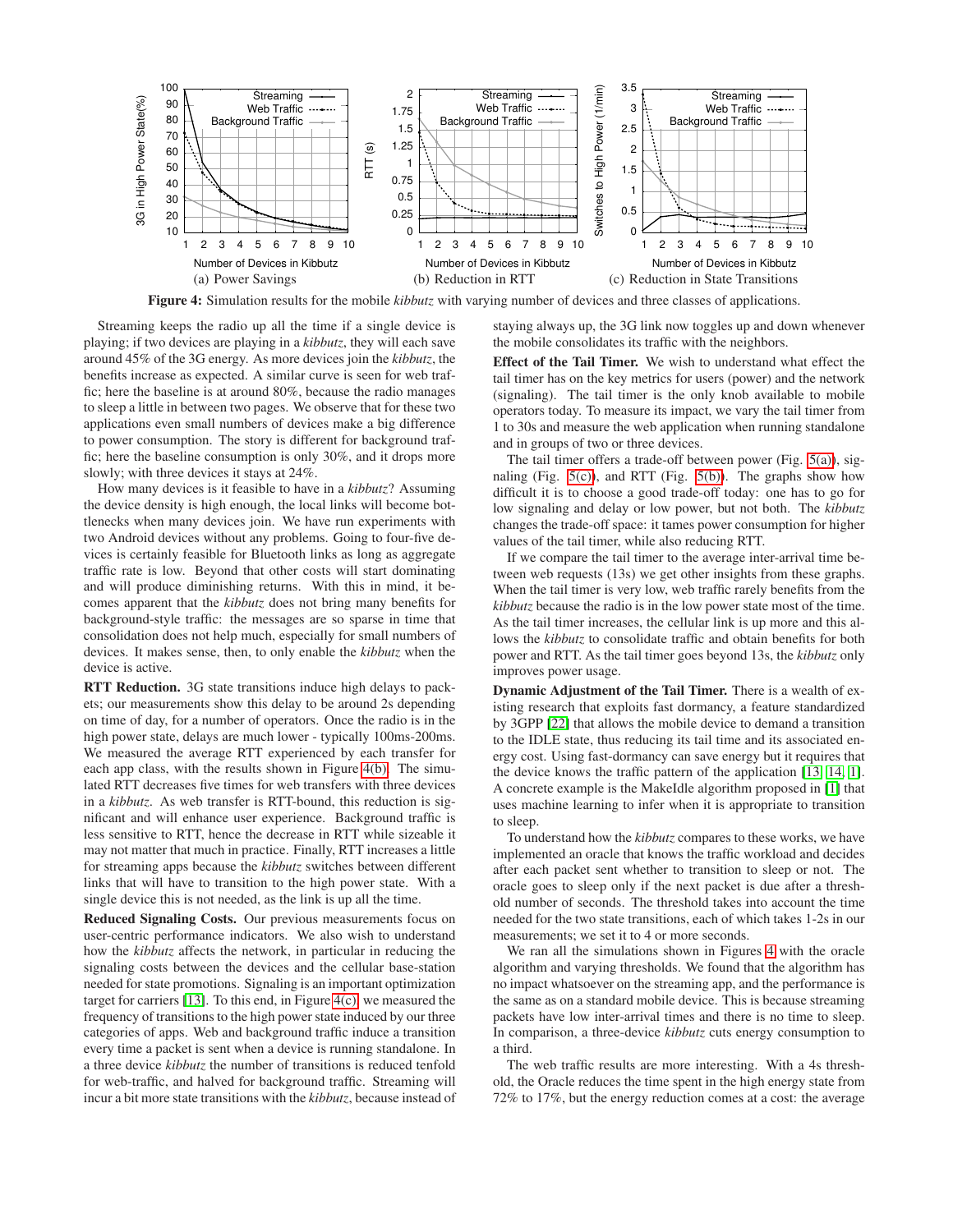<span id="page-6-1"></span>

Tit-for-Tat Initial Counter **Figure 6:** Power consumption distribution for a 5 minute streaming session.

0 5 10 15

<span id="page-6-4"></span>0

RTT increases from 1.46s to 1.9s as the number of state transitions increases by a third. This should be avoided as it affects the scalability of 3G networks [\[13,](#page-10-12) [23\]](#page-11-9). In fact, carriers are afraid to enable fast-dormancy because of increased signaling traffic[\[23\]](#page-11-9).

To reduce the effects of signaling, we increase the Oracle algorithm's switching threshold to be the same as the tail timer (10s): this guarantees that the number of state transitions (and the RTT) will not increase. In this case, the RTT and signaling costs stay the same, while the time spent in DCH drops from 72% to 36%. In comparison, a three-device *kibbutz* has similar energy behavior (35% in DCH) but it reduces the RTT to 0.4s and the signaling costs by 50%.

Tail reduction has the biggest positive effect on background apps, decreasing the time spent in high power state from 33% to around 8%. For such apps the *kibbutz* gains are modest: a three-mobile *kibbutz* reducing energy to 22%.

The oracle algorithm provides an upper bound for tail-reduction algorithms, and the actual benefits will be smaller in practice. Nevertheless, this comparative analysis shows that the *kibbutz* excels for streaming like applications, while tail-reduction works really well for background applications—hence the two techniques could complement each other nicely. For web-style traffic, the energy gains are similar, but the *kibbutz* also reduces the RTT and signaling costs.

**Fairness.** All the experiments shown so far were run for a long period (2 hours); this ensured that all the performance measurements were nearly identical across all devices.

The tit-for-tat counter governs how many times a device will share its connection without the neighbor sharing back. To understand the effect of this parameter we ran the streaming application for a short period of time (5 mins) with different values of the counter. The results in Fig. [6](#page-6-4) show that using small values of the counter leads to increased energy consumption because of frequent switching between power states and the tail timer. Higher values of the counter are more efficient, but lead to unfairness: a single device may bear the whole cost of cellular connectivity for high values. Values above five give diminishing returns in average consumption, but increase unfairness. This is the value we used in all our other experiments.

<span id="page-6-3"></span><span id="page-6-2"></span>look at experiments involving different classes of applications, with results given below. A row shows an application class running in a *kibbutz* of two devices with another application class (the column), or in a *kibbutz* of three devices. Each cell lists the amount of time the 3G interface stays up; the baseline is also given on each row. For instance, the Background power consumption drops from 30% to 21% when running in a *kibbutz* with a Web application.

The numbers show that the application mix does influence the results but not dramatically. Also, the savings are shared between the different apps. As expected, the Background class of applications improves the least.

| App. Class          | Back. | Web | Stream. | All |
|---------------------|-------|-----|---------|-----|
| Background (30%)    | 25%   | 21% | 21%     | 17% |
| Web $(80\%)$        | 68%   | 49% | 48%     | 41% |
| Streaming $(100\%)$ | 78%   | 58% | 54%     | 50% |

## <span id="page-6-0"></span>**5. IMPLEMENTATION**

We have implemented the *kibbutz* using Bluetooth and WiFi as local links. First we enabled the devices to seamlessly route traffic for neighbors with pre-existing Android mechanisms: we created BNEP interfaces using pand (1) from the Blue $Z<sup>3</sup>$  $Z<sup>3</sup>$  $Z<sup>3</sup>$  suite available on Android 4.1.2 and we employed normal netfilter mechanisms to route traffic and perform Network Address Translation.

The traffic consolidation scheme and the short-term fairness are implemented in a kernel module. We use netfilter hooks to efficiently handle the traffic on every interface without polling. This way, our module knows when the mobile link is up, when we are using a neighbor's link or when a neighbor is using our own link.

The main part of the service consists in "moving" traffic from one link to another, without changing the application. This is achieved using standard MPTCP mechanisms. Upon system startup we set the cellular link to low priority and disable MPTCP for local links. This ensures MPTCP will try to avoid the 3G link when emitting traffic and will never attempt to create flows on Bluetooth links by itself – by default MPTCP creates flows on all interfaces. The module exposes an interface permitting userspace program to declare the local links as "usable". Once a local link (Bluetooth or WiFi) is declared usable MPTCP will consider it. Since the cellular link has low priority, any local links will win the flow selection process, i.e. traffic will move from the mobile link to the local links. Implementing the bandwidth maximizing / RTT minimizing profile is easily achieved by removing priorities and using the default scheduling algorithm of MPTCP. For the energy saving profile, we implemented the bandwidth watchdog by changing the MPTCP scheduling algorithm.

We implemented the upper part of the *kibbutz* as a userspace driver that uses the kernel module and controls the entire process.

<span id="page-6-5"></span><sup>&</sup>lt;sup>3</sup>http://www.bluez.org/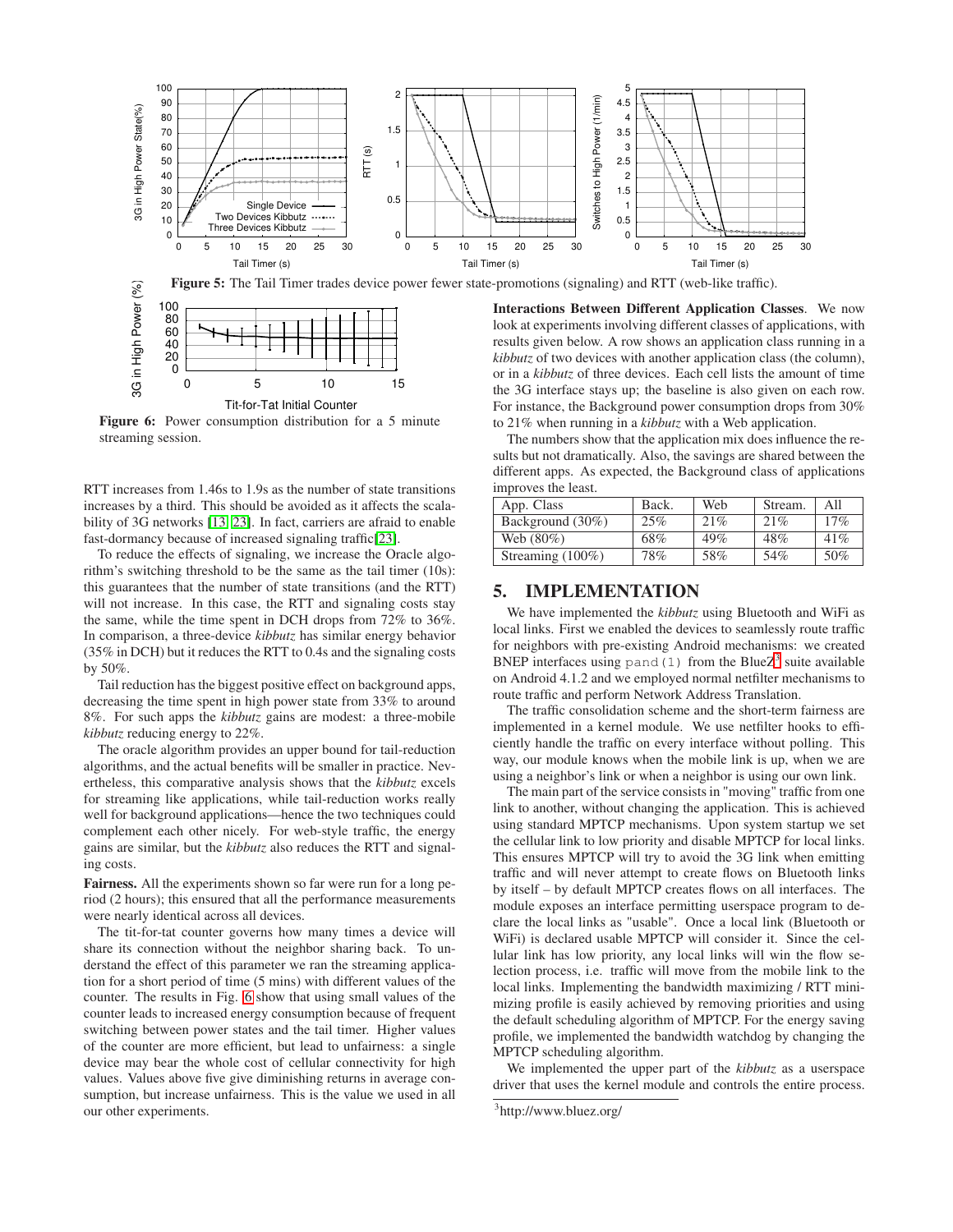This driver monitors the local link and the kernel module for advertisements. The kernel module sends up notifications like 'when did A last use our link', 'when did we last use A's link', allowing the enforcement of short-term fairness via a tit-for-tat mechanism, as discussed in [§3.](#page-2-1)

## <span id="page-7-0"></span>**6. EXPERIMENTAL EVALUATION**

We have deployed the mobile *kibbutz* on two Galaxy Nexus mobile devices running Android 4.1.2 (Jelly Bean) and tested it with synthetic traffic as well as representative applications. We measure power using the Monsoon power monitor. We ran most experiments using the only cellular operator in our area that allowed MPTCP (it did not remove MPTCP options from packets). This operator offered 3G (HSDPA) at advertised speeds up to 7.2Mbps.

To enable the *kibbutz*, we deployed a Linux box running MPTCP that we used in all experiments. The setup is shown in Fig. [7.](#page-8-0) Ideally, this box would act like a SOCKS proxy terminating MPTCP connections and opening TCP connections to the real server (Fig. [7.](#page-8-0)a). For this to work we would need proxy support from Android; unfortunately this is only available over WiFi connections, not 3G ones – this seems to be a policy option rather than a technical one. A work-around is to open an MPTCP-based tunnel to the proxy, and tunnel all device traffic (Fig. [7.](#page-8-0)b). In this case, the MPTCPbased tunnel is encrypted. This setup works fine, however tunneling TCP connections over (MP)TCP can lead to bad performance interactions that could bias our experiments. That is why we used the third setup (Fig. [7.](#page-8-0)c) for most of our experiments: here our box also serves content, running stock HTTP and streaming servers.

In most of our experiments we used 3G with Bluetooth as the local link. We prefer Bluetooth as it has has low, symmetric energy consumption across connected devices; RTT is 7ms, less than 9% of the minimum RTT obtained for our 3G MNO. We also tested the *kibbutz* with WiFi connectivity, having one device act as an access point and the other as client. This setup offers better performance at the cost of increased energy consumption; it was used for our download tests. Finally, we tested over LTE cellular link with both Bluetooth and WiFi as local links to understand how applicable the *kibbutz* is.

Below we describe our practical findings. In brief, they confirm our simulation results showing that the *kibbutz* significantly reduces the power costs associated to using the cellular links and their RTTs. We also find that the network represents a large fraction of device consumption: using the mobile *kibbutz* with 3G and Bluetooth reduces total phone energy consumption by 25% for radio and web browsing.

#### **6.1 Basic Functionality**

To test the basic operation of the *kibbutz*, we ran experiments where each device runs a simple client that opens a long-running TCP connection and then sends a timestamp twice per second to the server which just echoes it back. The clients measure the applevel RTT and print it.

In Figure [8,](#page-8-0) the upper curve shows the power consumed by Device1 as it switches its 3G card on and off. The segments at the bottom correspond to the packets received at the server from Device1 or Device2. The upper segment sequence corresponds exactly with the power consumption recorded by the power-meter, confirming the fair behavior of the *kibbutz*. If a device uses only its link, it needs 754mW on average, whereas it only needs 169mW if it uses its neighbor - the upper and lower levels of the power measurement. The average power consumption of Device1 is 480mW. This is a saving of 37% over its maximum consumption if it used only its own 3G connection.

We also tested power consumption with periodic bidirectional traffic of 24Kbps (e.g. VOIP) for all combinations of hardware of interest for the *kibbutz*. In the following table we summarize power measurements in mW for these link combinations: 3G and 4G for the vertical link, and BT or WiFi for the horizontal link. The *kibbutz* server uses its vertical link to route packets from the *kibbutz* client obtained on the horizontal link. In all WiFi experiments we use WPA2, therefore including the cost of traffic encryption (BT is encrypted by default).

| Link type    | kibbutz            | kibbutz            | Stand              | Power            |
|--------------|--------------------|--------------------|--------------------|------------------|
| vertical +   | Router             | Consumer           | alone              | Savings          |
| horizontal   | $\lceil mW \rceil$ | $\lceil mW \rceil$ | $\lceil mW \rceil$ |                  |
| $ITF + BT$   | 1095               | 220                | 1020               | $35.5\%$         |
| $ITE + WiFi$ | 1316/1080          | 170/320            | 1020               | $27.1\%$ / 31.4% |
| $3G + BT$    | 740                | 191                | 675                | 31.0%            |
| $3G + WiFi$  | 866/630            | 113/323            | 680                | 28.0%/29.9%      |

When using WiFi as a local link, the energy consumption is higher for the mobile acting as access point. That is why we give two numbers, one when the mobile is also the access point, and one when it only is a WiFi client. As expected, LTE has higher power consumption, and provides ample savings opportunities. Using BT as a local link for 3G is the best choice: using WiFi would not increase throughput by much, and would slightly increase energy consumption. For LTE, using WiFi makes sense as it allows greater speeds. Unless stated otherwise, the experiments in this paper are run over 3G and Bluetooth.

The *kibbutz* reduces energy consumption for all possible combinations of cellular and local links, and the savings for our hardware/MNO setups are of 27% - 35%. These relative gains are for the "best case" scenario with synthetic traffic, that is not consumed by an actual application. Next we show significant benefits can be had even when real apps are running.

## **6.2 Improving Popular Applications**

We four typical applications that depend on network connectivity: audio streaming (e.g. radio, VOIP), video streaming, web browsing and app downloads. While not exhaustive, we believe these capture the main "active" traffic patterns on mobile devices. We consciously focus on active apps, leaving out background apps such as email that generate traffic rarely. We do not expect worthwhile improvements for such apps, especially when we consider the overheads for running the *kibbutz* (measured in Sec. [6.4\)](#page-9-0).

**Streaming apps.** We installed Apache on our server and VLC player on the mobile phones. For audio streaming we served MP3 files encoded at 48Kbps. The Galaxy Nexus phones consumed 978mW when streaming radio alone, with the screen off. Most of this cost is due to the 3G link. When running a two-device *kibbutz* with both streaming the same file, instantaneous power consumption was bimodal: the device routing data consumed 1047mW (slightly more than standalone), while the other device consumed only 403mW. The two devices traded roles periodically.

The average power consumption for a device in the *kibbutz* was 723mW, 25% less than standalone consumption. **A device streaming radio in a** *kibbutz* **will last 34% longer than one running standalone**. The savings in absolute terms—around 250mW—are a bit less than half the energy consumed by the 3G radio in the high power state (650mW) which is the maximum gain that can be had in this configuration: the *kibbutz* is working as expected.

For video streaming we served a YouTube clip encoded at standard definition (250Kbps). Here standalone energy consumption was 1819mW - this value includes the cost of the screen, as well as of the GPU used for rendering. Consumption was again bimodal in the *kibbutz*: 1890mW for the forwarding device, and 1205mW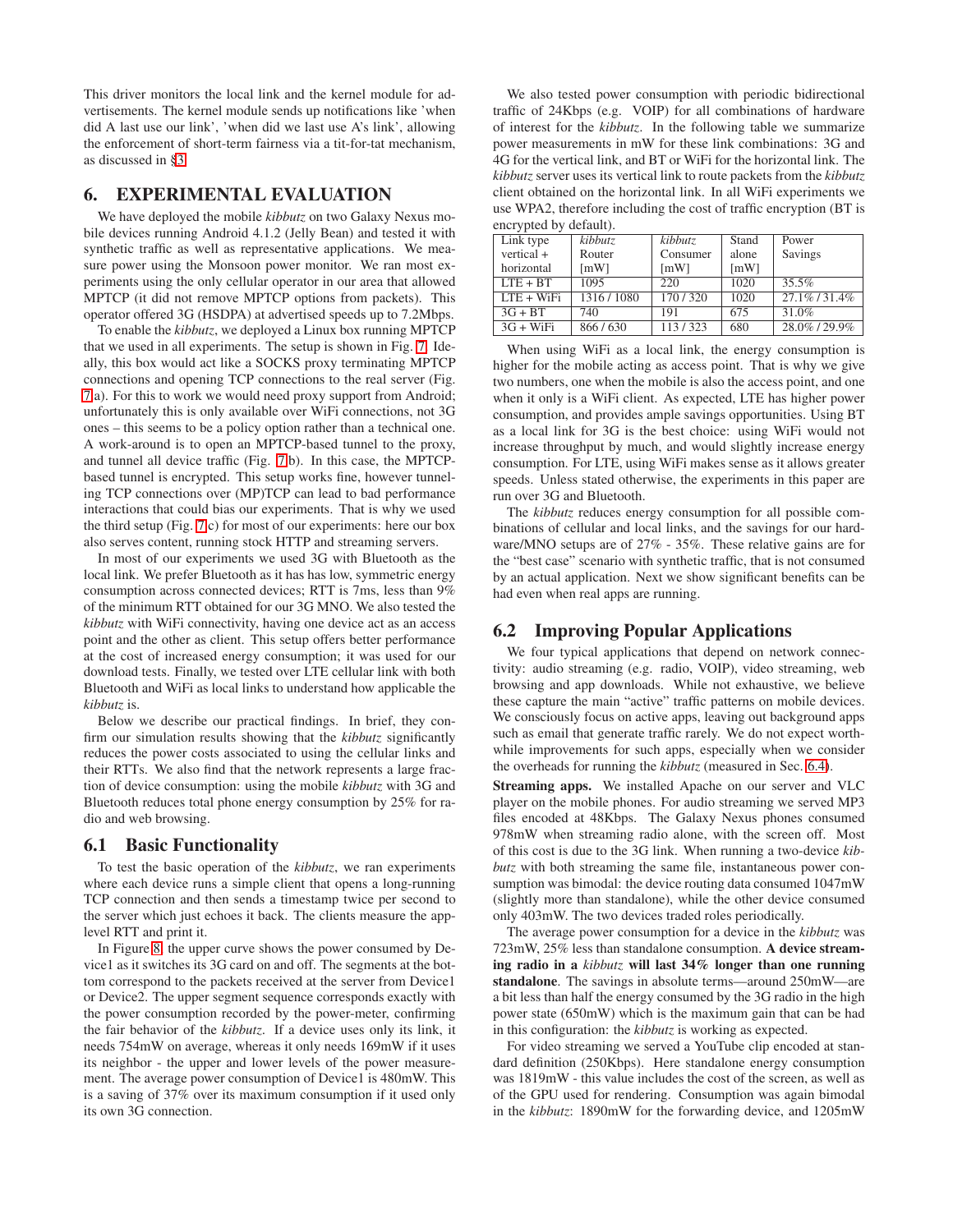<span id="page-8-0"></span>

**Figure 7:** Experiment setup

**Figure 8:** Simple TCP ping on two devices in a kibbutz.

**Figure 9:** Loading a Google search results page

for the other. Average consumption for devices in the *kibbutz* was 1547mW—15% less than standalone. **A device streaming video in a** *kibbutz* **will last 18% longer than one streaming on its own**. **Web Browsing.** Popular web pages today are optimized to the point where their load times are determined by the RTT rather than the bandwidth. That is why Google has been actively promoting a number of TCP optimizations aimed at reducing the number of RTTs required to download a webpage, including a proposal to increase the initial TCP congestion window to 10 packets [\[24\]](#page-11-10) and to implement a flavor of transactional TCP called TCP Fast Open [\[25\]](#page-11-11). On cellular links, the RTT after idle is very large, dominating the load time. Can the *kibbutz* help alleviate this problem?

Measuring web traffic is tricky. We cannot simply replicate webpages on our server because modern sites link many objects, some of which are dynamically generated and on different sites. That is why we ran two types of web browsing experiments: an MPTCPbased tunnel and emulating web-traffic. The tunneled experiment has a few potential pitfalls: it is prone to TCP-over-TCP performance issues, and it uses a "visual" method of measuring the load time. The emulated web traffic experiments avoid both problems: they give precise timings and avoid encapsulation problems, but may not model web traffic as accurately. Both experiments showed good improvements for the *kibbutz*, which gives us confidence the benefits will appear in practice.

In the tunneled setup (shown in Fig. [7.](#page-8-0)(b) we repeatedly loaded a Google search page using a single device over 3G, or a device in a *kibbutz* using its always-available neighbor's advertisements. In both cases the screen is on and the device's browser renders the page. To measure delay we use the power meter readings, identifying the peaks of consumption that appear during page load. These are shown in Fig. [9.](#page-8-0) Downloading and displaying the Google search page takes 5.6 seconds on average, and it costs around 15.9 Joules. When using a *kibbutz*, browsing the same page takes 3.2 seconds and costs 3.9 Joules. **The** *kibbutz* **loads the search page 2.4s quicker**, just a bit more than the state promotion time measured for this provider.

To emulate web traffic, we analyzed *tcpdump* traces obtained by loading typical pages from several mobile optimized web sites including BBC, CNN, Amazon, and Google search. Most sites exhibit the following behavior: after a DNS lookup, a main index file of 20K-50K is started; smaller transfers of 1K-5K of images, ads, or scripts get downloaded progressively as the main index is parsed; about halfway through, another DNS lookup is made, usually to a CDN server, and more small transfers occur. Most newspapers and google searches include another larger transfer of 20K-50K, with some images. We verified for all the sites used that the browser and the server use HTTP 1.1 with persistent connections, therefore one

transfer typically brings in several smaller files. We then generated a random mix of transfers mirroring each of the observed patterns interspersed by a random 10-15 seconds period of silence.

In fig.  $10(a)$  we plot the cumulative distribution for the completion times of 50 web-like downloads as described above. Compared to a standalone user, a **user in a** *kibbutz* **receives a page 1.2s sooner on average, and almost 4s sooner for the 90%.** The bulk of this saving comes from avoiding the ramp up time when a neighbor already has the 3G active. Web browsing via the *kibbutz* also saves power: a standalone user needs on average 435mW to download the page, the user of a 2-*kibbutz* only uses 297mW, 31% less.

**App Downloads.** How long does it take to download an average mobile application alone or in a *kibbutz*? We downloaded repeatedly the same 6MB file from our server (this is the average size of Android apps [\[26\]](#page-11-12)), measuring download time and energy consumption. For a standalone device, the download time was  $31 \pm 8$ seconds. The high variance is due to competing traffic in the HS-DPA network we are using. The phone draws 1.3Watts during this download, consuming on average a total of 41 Joules.

For the *kibbutz*, one device generates low-rate traffic using our synthetic client. The other device is running in bandwidth optimization mode, using all links it has available. This *kibbutz* uses WiFi as the local link to ensure the best throughput (the bandwidthhungry device acted as client, and the other acted as Access Point).

HSDPA dynamically assigns all available cell bandwidth to active users, so joining two users connected to the same cellular basestation in a *kibbutz* will not always increase the total bandwidth available to them, yielding similar download times to the standalone test. If the two devices are in different cells or sectors, bandwidth should always increase.

We confirm this hypothesis by using a different operator for our second device - this operator strips MPTCP options, so we tunneled MPTCP traffic over UDP. Downloading the same file in the *kibbutz* takes  $21 \pm 5$  seconds, **decreasing download time by a third on average**. Counter-intuitively, the *kibbutz* also saves power despite using more network interfaces: the total energy consumed to download the file is 31 Joules, 25% less than standalone.

### **6.3 Robustness**

If a mobile device leaves the area of a *kibbutz*, how will it affect other *kibbutz* users? To answer this question we ran an experiment where one user is downloading a large file via its neighbor. While the transfer is taking place, the neighbor suddenly stops forwarding packets. Figure [10\(b\)](#page-9-2) shows the progression of the connection sequence number against time, with the disruption happening around time 14s.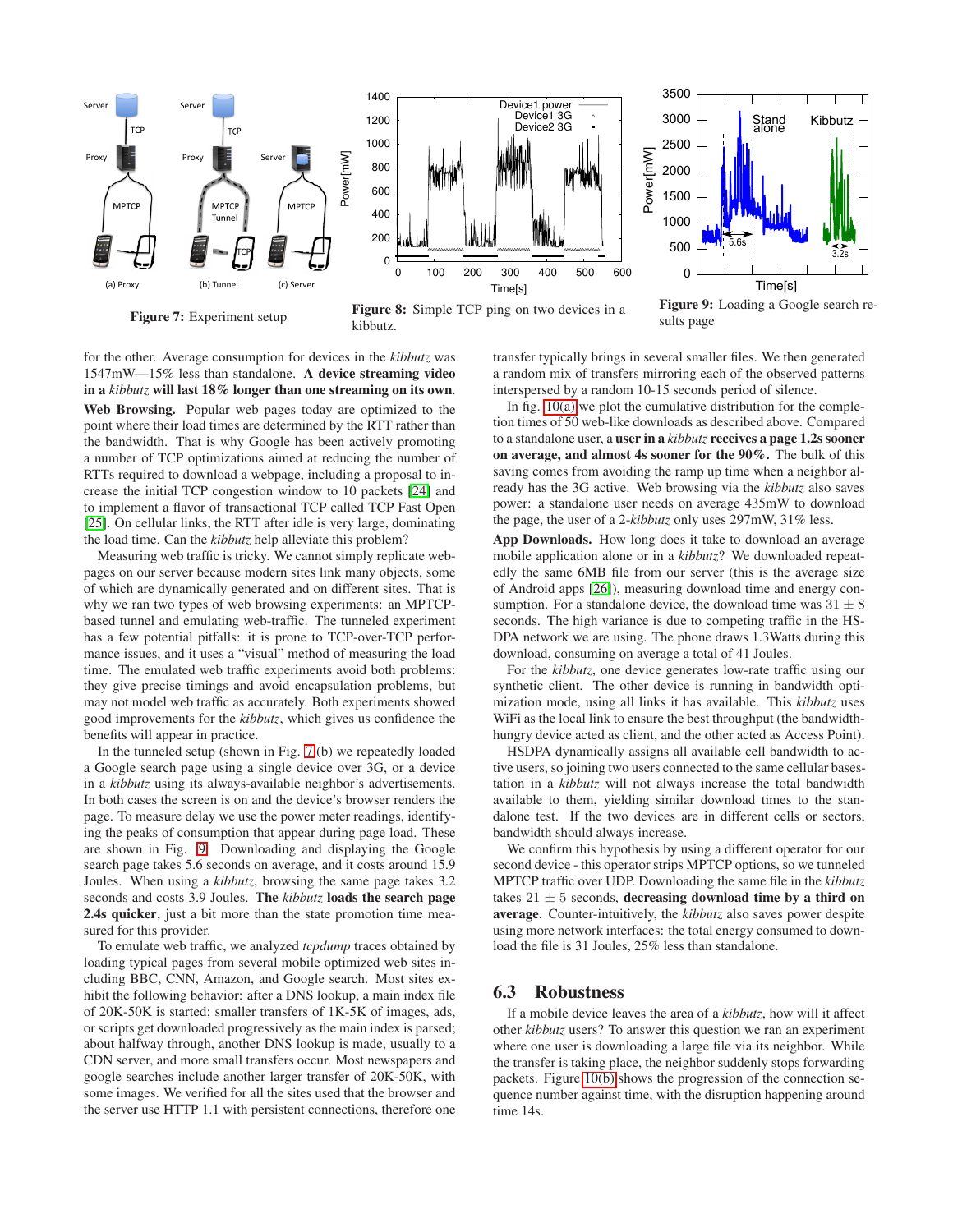<span id="page-9-1"></span>

**Figure 10:** a) Time to load a mobile optimized web page. The *kibbutz* needs 1220ms less at the 50% and 3980ms at 90%; b)The *kibbutz* reacts when a neighbor stops forwarding; c) The watchdog ensures good performance when the *kibbutz* path is congested.

Our watchdog mechanism quickly detects after one timeout that the prioritized path has poor performance, so it starts sending packets via the direct path. After another few seconds—needed for the idle 3G link to become active— traffic resumes via the direct path.

Sudden path blackouts as above will be relatively rare: it is more likely that a path will become worse as the user is moving away from the *kibbutz*, leading to increased packet loss rates. High packet loss rates may appear also when there are too many users are sharing one link at the same time.

To understand how the *kibbutz* fares in such cases, we had one device download a 2MB file via its neighbor which also dropped a fraction of the packets it forwarded. Figure [10\(c\)](#page-9-3) shows how the total download time varies as the loss rate varies. Vanilla MPTCP always prefers the path via the neighbor (top curve), which dramatically increases download times when loss rates are high. The watchdog detects performance problems and starts using the direct path, managing to have similar performance regardless of the loss rate. We also show the fraction of bytes sent via the direct path: with no loss all bytes are transported via the neighbor. With higher loss rates, most bytes are sent using the direct link.

These experiments outline the importance of using MPTCP for load balancing across links: single path mobility solutions must commit to a single path, while MPTCP can dynamically choose the best path at any time.

#### <span id="page-9-0"></span>**6.4 Kibbutz Overheads**

The *kibbutz* brings benefits when there is cellular traffic, but how much does it cost when the phone is idle? We measured how much an idle device running the *kibbutz* software consumes compared to an idle device without the *kibbutz*. We expect higher costs due to Bluetooth networking and receiving *kibbutz* advertisements.

Our Galaxy Nexus phone draws 12mW with screen and all wireless links except 3G off (3G was in the IDLE state). The same phone running the *kibbutz* draws 60mW - the *kibbutz* adds 48mW to the baseline power consumption. We broke down the power usage as follows: starting Bluetooth raises consumption to 28mW, and enabling IP connectivity over Bluetooth (Pan) further raises consumption to 50mW. Finally, receiving *kibbutz* advertisements increases to 60mW.

The *kibbutz* brings most benefits for applications that send traffic at short intervals. Background traffic benefits less from the *kibbutz*: a simple optimization is to run the *kibbutz* when the traffic rate is greater than some minimal threshold. This reduces baseline costs to almost zero, while giving the same benefits for busy applications.

Another question relates to the cost of encryption. It is best if the kibbutz leverages the local NIC's encryption (i.e. WiFi WPA or Bluetooth) in conjunction with AnyFi at no added cost. Without AnyFi (or similar technologies), software encryption is required.

<span id="page-9-3"></span><span id="page-9-2"></span>We have run measurements to understand how much this costs, and found the overheads to be relatively small. For instance, listening to radio over Bluetooth costs 403mW, and sending traffic via an encrypted tunnel adds a further 100mW. Even with encryption, *kibbutz* devices consume 21% less energy than standalone.

#### **7. RELATED WORK**

The importance of cellular links to the mobile experience has long been recognized, and the result is a wealth of research mea-suring the properties of cellular connectivity [\[13,](#page-10-12) [11\]](#page-10-10), and proposing solutions to optimize them ([\[14,](#page-11-0) [2,](#page-10-1) [10,](#page-10-9) [1\]](#page-10-0) to name only a few). Most of this research has focused on reducing energy consumption of cellular links by adopting one of two high-level approaches. The first approach, discussed in our simulation analysis, includes techniques to reduce the tail timer via fast-dormancy [\[1,](#page-10-0) [14,](#page-11-0) [27\]](#page-11-13).

The second approach uses application knowledge to optimize the 3G link usage; for instance, [\[28\]](#page-11-14) instruments email clients to batch operations to network and flash memory. Transmissions from different applications are batched by delaying subsets of traffic to reduce the tail energy in TailEnder [\[2\]](#page-10-1) or to use the cellular link when it is cheapest in Bartendr [\[10\]](#page-10-9). Stratus [\[8\]](#page-10-7) uses a proxy in the wired domain to compress the mobile traffic and bunch it up in time, thus reducing energy consumption. Finally, Catnap [\[7\]](#page-10-6) also uses a proxy to batch application traffic to allow the WiFi link to sleep. However, these techniques are applicable mostly to background, delayinsensitive traffic: either apps must be changed to take advantage of it, or the system must infer which traffic can be delayed safely which is error prone.

The basic idea of the *kibbutz* is to opportunistically use other devices' links, and this idea is not new, with a raft of work already published including [\[4,](#page-10-3) [5,](#page-10-4) [8,](#page-10-7) [6,](#page-10-5) [29,](#page-11-15) [30,](#page-11-16) [31\]](#page-11-17). The mobile *kibbutz* allows energy optimization across many devices, and is complementary to existing works. It offers the biggest benefits for applications that send data (almost) continuously such as audio and video streaming, as well as web browsing. These applications are highly popular on mobiles, yet they are not supported by existing works. Beyond energy, the *kibbutz* significantly lowers the impact of state promotion delays and reduces signaling overhead - to our best knowledge, ours is the first work concurrently reducing power, RTT and signaling cost for cellular links.

PRISM [\[4\]](#page-10-3) proposes aggregating cellular links of nearby mobiles to increase throughput and network utilization. The focus was on changes to TCP that allow splitting to happen: we rely on Multipath TCP instead which has been carefully designed to work in today's networks [\[32\]](#page-11-18). Multipath TCP has been adopted by Apple in IOS7 [\[33\]](#page-11-19) and MPTCP proxy support is already available from Citrix[\[34\]](#page-11-20).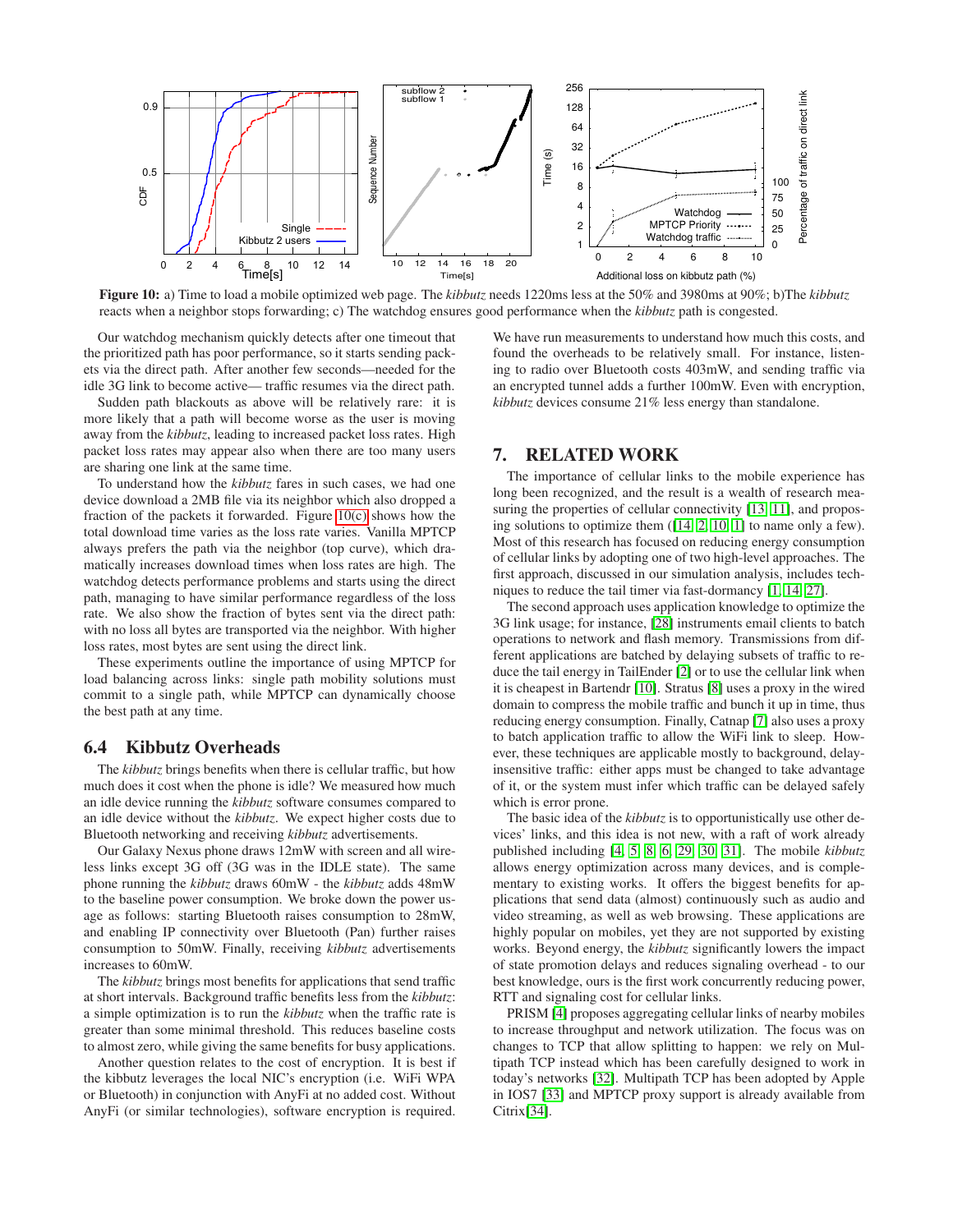Combine [\[5\]](#page-10-4) proposes aggregating cellular links across groups of mobiles with the purpose of increasing bandwidth and focuses on an accounting mechanism that creates a market to enable bandwidth sharing. CoolTether[\[6\]](#page-10-5) aims at providing high bandwidth to laptops by leveraging mobile phones in the vicinity, while reducing the energy drain on the mobile phones, but only focuses on HTTP. It uses a gatherer in the mobile domain to "gather" all data for a webpage and then sends it in one go to the mobile device. CoolTether relies on a local mobile device community to increase aggregate download capacity and attempts to even out battery consumption across devices, however raises privacy concerns when the devices report their battery levels to the gatherer.

In contrast, the *kibbutz* targets the case when the mobiles themselves are traffic clients. There is no centralized entity (like the gatherer) in the *kibbutz*: devices take turns in sharing their cellular links, and traffic optimization is completely distributed and seamless. Furthermore, the *kibbutz* is applicable to unchanged applications, and reduces overall mobile energy consumption, not just tethering consumption.

Using radios selectively based on their range vs. energy tradeoff was studied in the context of WiFi/BT in Coolspots [\[35\]](#page-11-21), also without changing applications. The *kibbutz* extends this to 3G/4G links, and actually uses WiFi and BT as low power horizontal links for peering. Also, the use of MPTCP brings transparency, consolidation, and liquidity for the vertical 3G/4G links used.

Another recent work [\[36\]](#page-11-22) shows that MPTCP can be tuned to improve energy consumption and performance on devices with multiple radios.

# **8. CONCLUSIONS**

We have described the Mobile *kibbutz*, an opportunistic solution to reduce the energy consumption of cellular links. The *kibbutz* enables one key optimization: **consolidating all traffic** from a set of devices onto as few cellular links as possible. Consolidation increases the energy efficiency of links that are in active use, allowing other links to sleep thus saving energy. Active links will be "always-on", providing low round-trip times and fewer state transitions.

We have implemented the *kibbutz* and tested it on Samsung Galaxy Nexus devices: a two-device *kibbutz* nearly halves the networking related power consumption. In particular, two Galaxy Nexus devices can stream radio 35% longer than if they were running independently. Further, web browsing experiments have shown that the median page load time is 1.2s faster with the *kibbutz*.

Until now, the only knob available to optimize cellular networks has been tweaking the inactivity timers; these allow trading device energy consumption for delay and signaling. The *kibbutz* adds a new optimization dimension that can be exploited: traffic consolidation. We have shown that on its own, consolidation can reduce energy consumption, RTT and MNO signaling **at the same time**. In the future, it would be interesting to see how a network can be optimized by using these knobs simultaneously.

# **Acknowledgements**

This work was partly funded by Trilogy 2, a research project funded by the European Commission in its Seventh Framework program (FP7 317756), and by Mobil4, a research project funded by the Romanian Government (UEFISCDI 11/2012).

#### <span id="page-10-0"></span>**9. REFERENCES**

[1] Shuo Deng and Hari Balakrishnan. Traffic-aware techniques to reduce 3G/LTE wireless energy consumption. In *Proceedings of the 8th international conference on Emerging* *networking experiments and technologies*, CoNEXT '12, pages 181–192, New York, NY, USA, 2012. ACM.

- <span id="page-10-1"></span>[2] Niranjan Balasubramanian, Aruna Balasubramanian, and Arun Venkataramani. Energy consumption in mobile phones: a measurement study and implications for network applications. In *Proc. IMC*. ACM, 2009.
- <span id="page-10-2"></span>[3] Liam McNamara, Cecilia Mascolo, and Licia Capra. Media sharing based on colocation prediction in urban transport. In *Proceedings of the 14th ACM international conference on Mobile computing and networking*, page 58–69, 2008.
- <span id="page-10-3"></span>[4] Kyu-Han Kim and Kang G. Shin. PRISM: improving the performance of inverse-multiplexed TCP in wireless networks. 6(12):1297–1312, 2007.
- <span id="page-10-4"></span>[5] Ganesh Ananthanarayanan, Venkata N. Padmanabhan, Lenin Ravindranath, and Chandramohan A. Thekkath. Combine: leveraging the power of wireless peers through collaborative downloading. In *Proceedings of the 5th international conference on Mobile systems, applications and services*, page 286–298, 2007.
- <span id="page-10-5"></span>[6] Ashish Sharma, Vishnu Navda, Ramachandran Ramjee, Venkata N. Padmanabhan, and Elizabeth M. Belding. Cool-tether: energy efficient on-the-fly wifi hot-spots using mobile phones. In *Proceedings of the 5th international conference on Emerging networking experiments and technologies*, page 109–120, 2009.
- <span id="page-10-6"></span>[7] Fahad R. Dogar, Peter Steenkiste, and Konstantina Papagiannaki. Catnap: exploiting high bandwidth wireless interfaces to save energy for mobile devices. In *Proceedings of the 8th international conference on Mobile systems, applications, and services*, page 107–122, 2010.
- <span id="page-10-7"></span>[8] Bhavish Aggarwal, Pushkar Chitnis, Amit Dey, Kamal Jain, Vishnu Navda, Venkata N. Padmanabhan, Ramachandran Ramjee, Aaron Schulman, and Neil Spring. Stratus: energy-efficient mobile communication using cloud support. 41(4):477–478, 2011.
- <span id="page-10-8"></span>[9] Rajiv Chakravorty, Sulabh Agarwal, Suman Banerjee, and Ian Pratt. A mobile bazaar for wide-area wireless services. *Wirel. Netw.*, 13(6):757–777, December 2007.
- <span id="page-10-9"></span>[10] Aaron Schulman, Vishnu Navda, Ramachandran Ramjee, Neil Spring, Pralhad Deshpande, Calvin Grunewald, Kamal Jain, and Venkata N. Padmanabhan. Bartendr: a practical approach to energy-aware cellular data scheduling. In *Proc. Mobicom*. ACM, 2010.
- <span id="page-10-10"></span>[11] Junxian Huang, Feng Qian, Alexandre Gerber, Z. Morley Mao, Subhabrata Sen, and Oliver Spatscheck. A close examination of performance and power characteristics of 4g lte networks. In *Proceedings of the 10th international conference on Mobile systems, applications, and services*, MobiSys '12, pages 225–238, New York, NY, USA, 2012. ACM.
- <span id="page-10-11"></span>[12] Andres Garcia-Saavedra, Pablo Serrano, Albert Banchs, and Giuseppe Bianchi. Energy consumption anatomy of 802.11 devices and its implication on modeling and design. In *Proceedings of the 8th international conference on Emerging networking experiments and technologies*, CoNEXT '12, pages 169–180, New York, NY, USA, 2012. ACM.
- <span id="page-10-12"></span>[13] Feng Qian, Zhaoguang Wang, Alexandre Gerber, Zhuoqing Morley Mao, Subhabrata Sen, and Oliver Spatscheck. Characterizing radio resource allocation for 3G networks. In *Proceedings of the 10th ACM SIGCOMM conference on Internet measurement*, IMC '10, pages 137–150, New York, NY, USA, 2010. ACM.